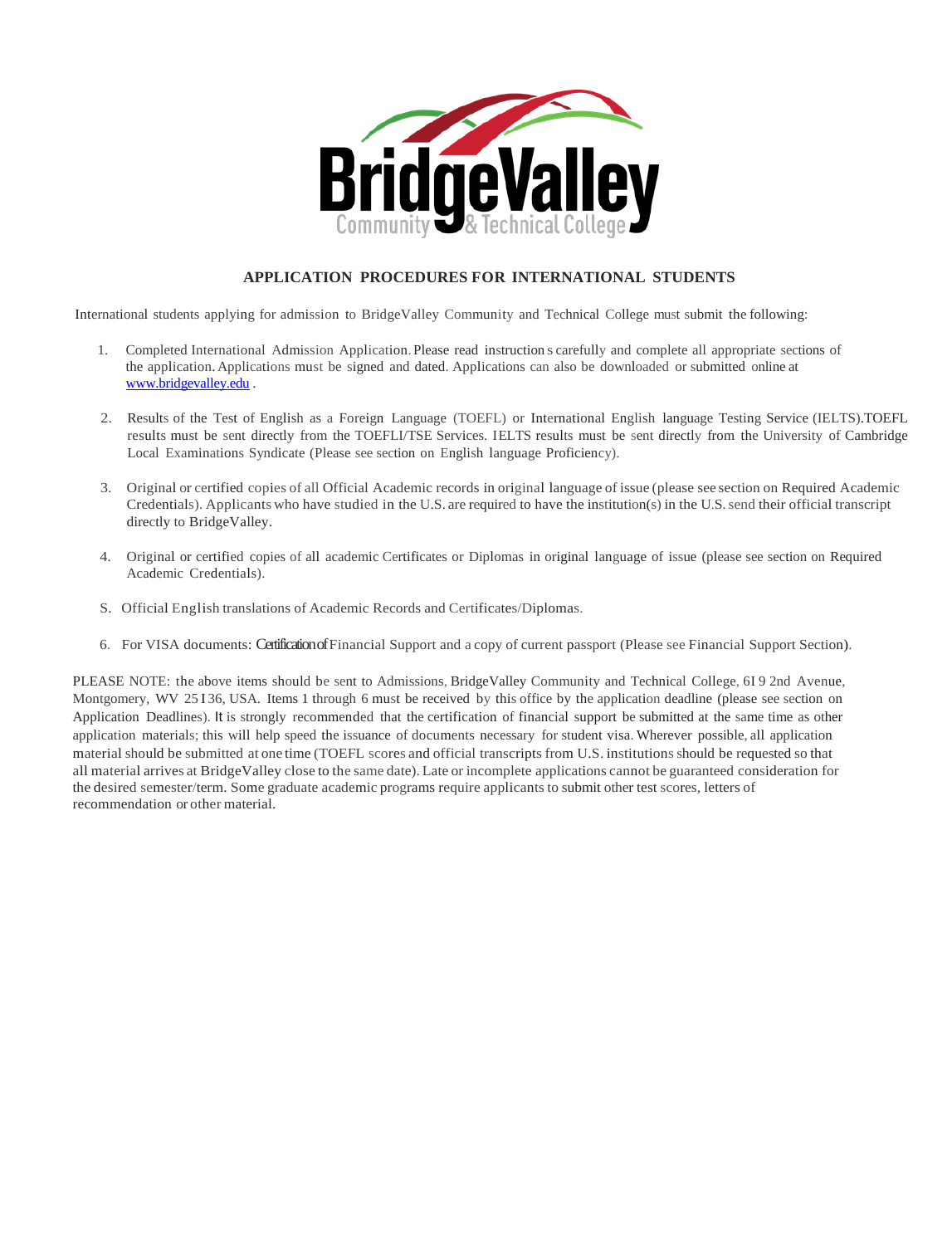#### ENGLISH LANGUAGE PROFICIENCY

All applicants whose first language is not English must provide proof of English language proficiency. BridgeValley Community and Technical College accepts either the Test of English as a Foreign Language (TOEFL) or the International English Language Testing Service (IELTS) as the measure of English language proficiency. A score of 173 on the Computer-Based TOEFL or 500 on the Paper-Based TOEFL, or a 6 on the IELTS is required of all Undergraduate applicants. Information about registration for the TOEFL can be obtained by writing to the TOEFLI/TSE Services, PO Box 6151, Princeton, NJ 08541-6151, USA or by contacting the local office of the United States Information Service (USIS). Information about registration for the IELTS can be obtained by accessing the IELTS website at [http://www.ielts.org.](http://www.ielts.org/) Applicants must request that TOEFLI/TSE Services or IELTS send an official score report to BridgeValley Community and Technical College, Office of Admissions. Photocopies of score reports are not acceptable. The TOEFL or IELTS score must be received by the application deadline. (College Code - TOEFL 5902)

#### REQUIRED ACADEMIC CREDENTIALS

BridgeValley Community and Technical College requires that original or certified (attested) copies of all original academic documents from non-U.S. institutions be submitted. The required documents include the official academic record (showing course titles, dates taken and grades received), and academic Diploma(s) or certificate(s) awarded. These documents must be in original language of issue. Official English translations must be provided as well as the official academic credentials in the original language. Any translation of a document must be a literal, word-for-word translation and must indicate actual grades received, not an interpretation of the grades. Please note that photocopies that have not been certified as true copies of the original or English translations alone are not acceptable. Applicants who have attended any U.S. institutions must request that official transcripts be sent from those institutions; certified copies or student copies of U.S. transcripts are not acceptable. Applicants must submit all secondary school records as well as records from any university-level work evaluated by World Education Services that may have been completed. Freshmen applicants who have or will receive a U.S. High School Diploma must submit official results from either ACT or SAT Transfer applicants must also provide course descriptions or syllabi for all completed coursework. Transfer credit evaluations are done after registration for the first semester/term of study. Please note that documents received by BridgeValley Community and Technical College cannot be returned to the applicant. It is therefore recommended that students who receive only one original copy of their credentials submit official or attested copies with their application.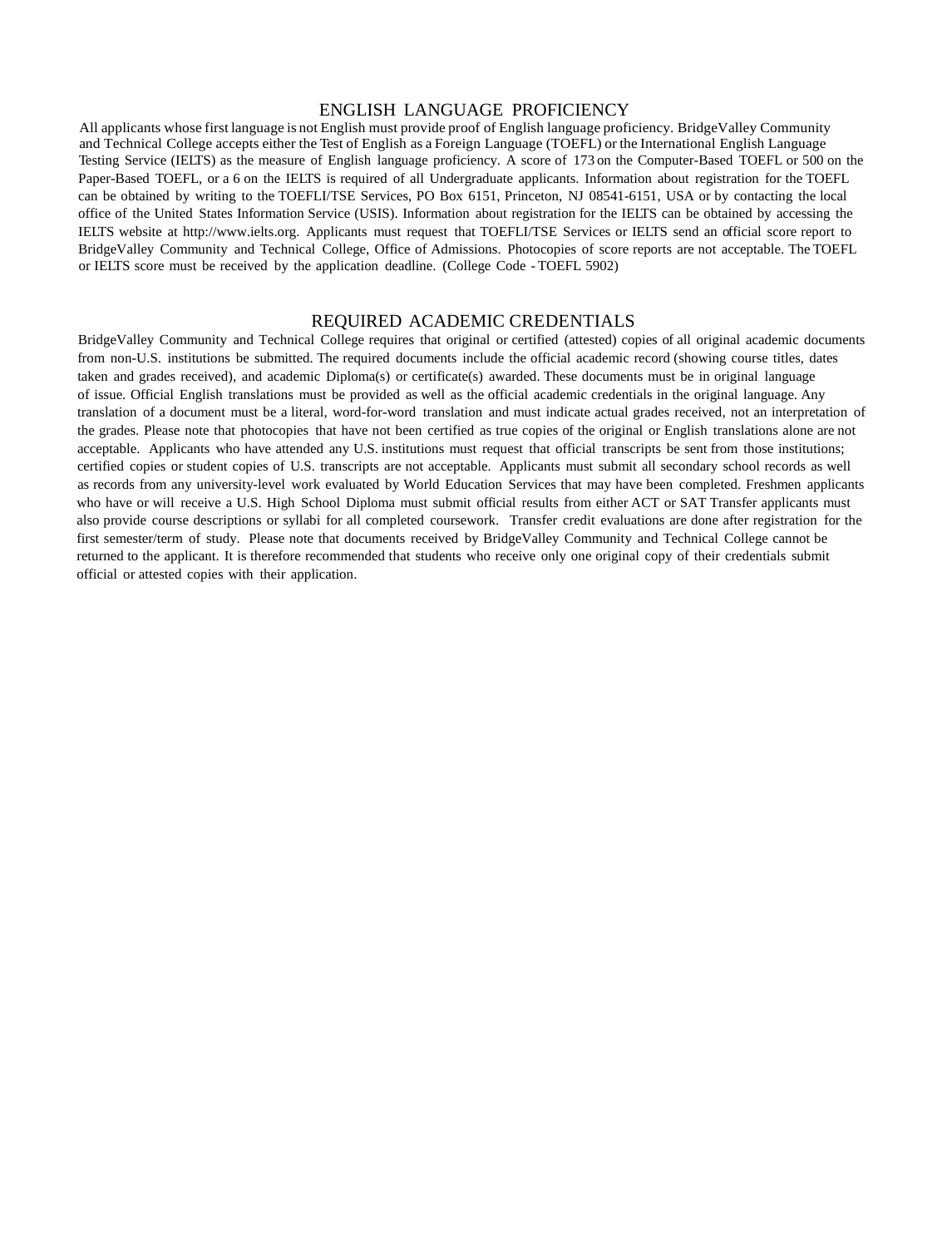# **BridgeValley Community and Technical College ApplicationforInternationalAdmission**

*(Please read the instructions carefully, and type orprint to expedite theprocessing of your application.)*

| 1. Social Security Number. | (This will be kept confidential.) |  |
|----------------------------|-----------------------------------|--|
|                            |                                   |  |

2. Name(Pleaseprintyournameasitappearsorwillappearonyourpassport)

|                                | (Surname or Family Name)                                  |                                                                                                                               |         |
|--------------------------------|-----------------------------------------------------------|-------------------------------------------------------------------------------------------------------------------------------|---------|
|                                | (First Name or Given Name)                                | (Middle)                                                                                                                      |         |
|                                |                                                           | 3. If your name appears differently on any other academic credentials, test scores or other documents, please indicate below: |         |
|                                |                                                           |                                                                                                                               |         |
|                                |                                                           | 4. Have you everapplied to Bridge Valley before? No Solution 15 YES, for which semester/year? ——                              |         |
|                                |                                                           | 5. Have you ever attended Bridge Valley before? __ Yes __ No If YES, for which semester/year? ______                          |         |
|                                |                                                           | (Address Line 1)<br>(Address Line 2)                                                                                          |         |
|                                |                                                           |                                                                                                                               |         |
|                                | $\overline{(City)}$                                       |                                                                                                                               | (State) |
| $(\overline{ZipCode}, if any)$ |                                                           |                                                                                                                               |         |
|                                |                                                           |                                                                                                                               |         |
|                                | ForNon-U.S. Addresses Only: ----                          |                                                                                                                               |         |
| Telephone:<br>7.               | (Complete phone number, including city code or area code) | (Country)                                                                                                                     |         |
| E-mail address: -<br>8.        |                                                           |                                                                                                                               |         |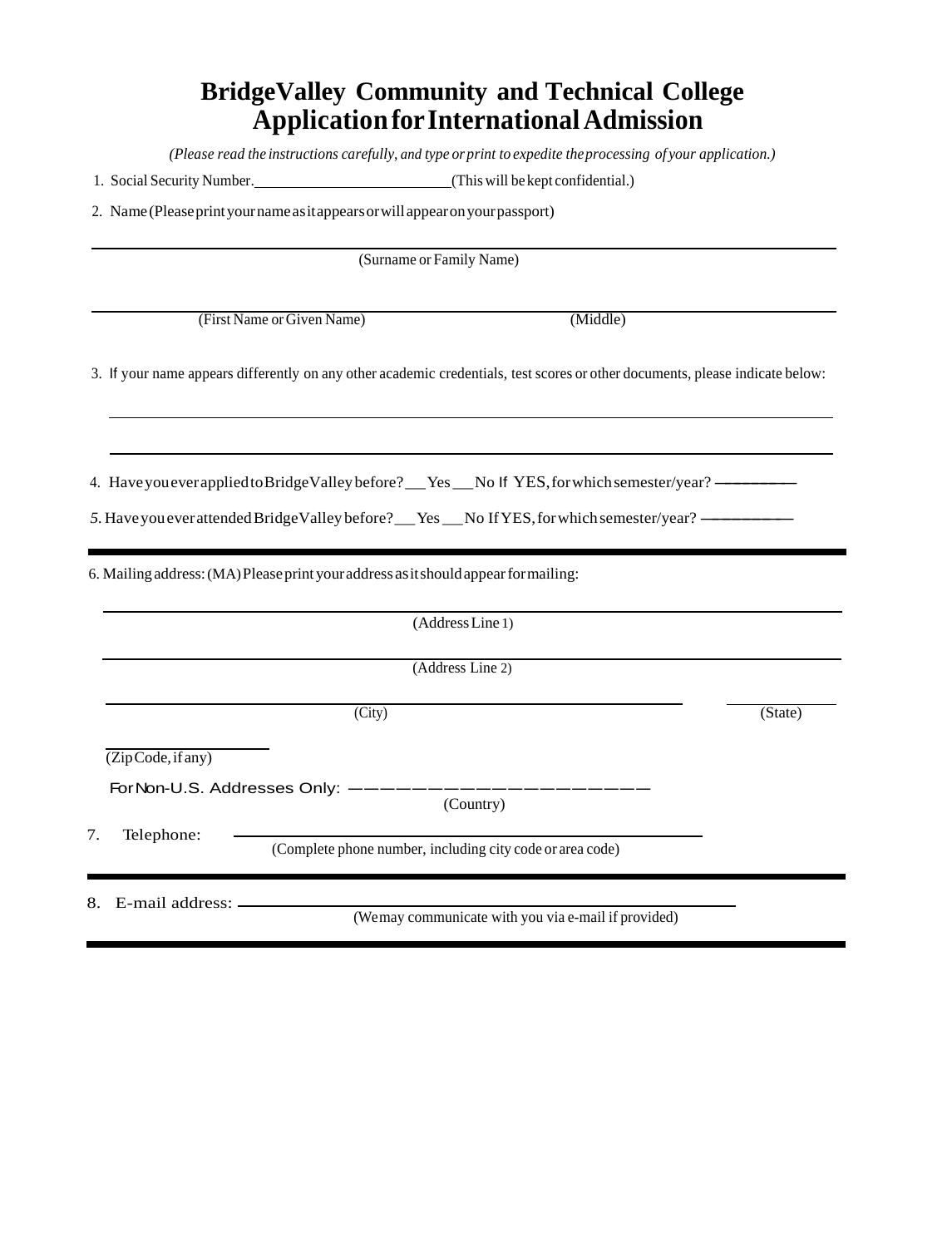9. Name of person to contact in case of emergency (this can be your parent or guardian):

| (Surname or Family Name)                                                                                                                                                                                                                   |         |
|--------------------------------------------------------------------------------------------------------------------------------------------------------------------------------------------------------------------------------------------|---------|
| (First Name or Given Name)<br>(Middle)                                                                                                                                                                                                     |         |
| Emergency Address (EM) Please print emergency contact as it should appear for mailing.                                                                                                                                                     |         |
| (Address Line 1)                                                                                                                                                                                                                           |         |
| (Address Line 2)                                                                                                                                                                                                                           |         |
| (City)                                                                                                                                                                                                                                     | (State) |
| (Zip Code, if any)                                                                                                                                                                                                                         |         |
| $\overline{(Country)}$                                                                                                                                                                                                                     |         |
|                                                                                                                                                                                                                                            |         |
| 10. Please indicate semester/year for which you are applying: Year<br>11. Please indicate Admission Type (See later page for definition)<br>_Mon-Degree (Students with F-1 visa status may not enroll in Non-Degree programs.)<br>Freshman |         |
| 12. Intended Program of Study: ___ __ __ __ (See list of undergraduate major codes.)                                                                                                                                                       |         |
| 14. Date of Birth: $\angle$ $\angle$ $\angle$<br>13. Gender: _(M)ale _(F)emale<br>month/day/year<br>(e.g., 01/30/1983)                                                                                                                     |         |
| 15. Ethnic Group(s)*: _American Indian or Alaskan Native _Hispanic/Latino _Asian or Pacific Islander<br>_White, Non-Hispanic<br>Black<br>Other<br>*Required for federal reporting.                                                         |         |
| 16 Type of visa you have or will require:<br>$\equiv$ Student (F1)<br>$\qquad$ Dependent of F-1(F2)                                                                                                                                        |         |
| Other (please specify)<br><u>Other (please specify)</u><br>*If you are a U.S. Permanent Resident, you must enclose a copy of both sides of your Resident Alien card.                                                                       |         |
| 17. Nation/Country of Birth: - City of Birth: - - - - City of Birth:                                                                                                                                                                       |         |
|                                                                                                                                                                                                                                            |         |
| Nation/Country of legal permanent residence if different from country of citizenship:                                                                                                                                                      |         |
| 18 Native Language:<br>(TOEFL or IELTS scores are required for all applicants whose native language is not English. See instructions on English<br>Language Proficiency inside front cover.)                                               |         |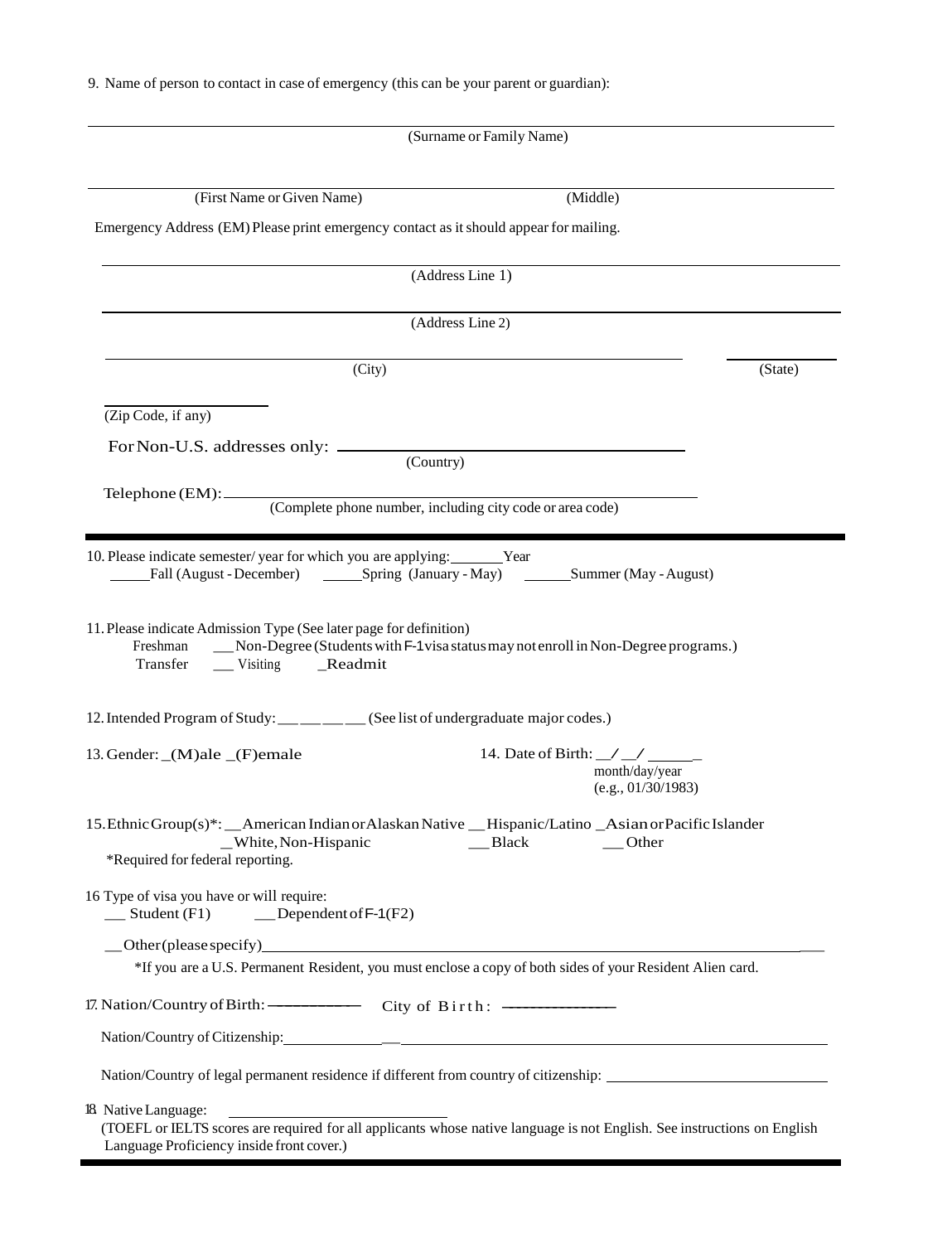19. List chronologically each educational institution you have attended. This information must be provided by all applicants beginning with the first year of secondary education and ending with the institution you most recently attended or are currently attending. All institutions must be reported whether or not credit was earned or transfer credit to BridgeValley is desired.

Print the name of each certificate, diploma, or title in English and the original language. Please attach an extra sheet if necessary. If your education has been interrupted for any reason, please attach a summary of your activities.

| Complete Name of<br>Institution                                                                                       | Country | Degree, Title, Diploma<br>or level completed<br>or expected                        | <b>Graduation Date</b><br>or Expected Date | Attendance Dates<br>From<br>To<br>MM/YY |
|-----------------------------------------------------------------------------------------------------------------------|---------|------------------------------------------------------------------------------------|--------------------------------------------|-----------------------------------------|
|                                                                                                                       |         |                                                                                    |                                            |                                         |
| 20. Are you currently enrolled in any institution listed above? <u>Case</u>                                           |         | No.                                                                                |                                            |                                         |
| 21. What was your career position in your home country? —<br>(This information is required for students on F-1Visas.) |         |                                                                                    |                                            |                                         |
|                                                                                                                       |         | 22. Write your score in the blank provided if you have taken any of the following: |                                            |                                         |
| ORE GMAT TOEFL IELTS                                                                                                  |         |                                                                                    |                                            |                                         |
|                                                                                                                       |         | IT IS THE STUDENT'S RESPONSIBILITY TO HAVE TEST SCORES SENT TO BRIDGEVALLEY        |                                            |                                         |

I affirm that the information I have provided on this application form and all other admission application materials is complete, accurate, and true to the best of my knowledge. Providing false information can lead to non-acceptance, the nullification of credit and/or dismissal.

Student Signature:

Date: \_

BridgeValley Community and Technical College is anAffirmative Action/Equal Opportunity Institution.TheCollege does not discriminate on the basis of race,sex, age, disability, veteran status, religion, sexual orientation, color, or national origin in the administration of any of its educational programs or activities, or with respect to admission or employment. Further, faculty, staff, students, and applicants are protected from retaliation for college's filing complaints or assisting in an investigation under the Equal Opportunity/Affirmative Action Plan. Inquiriesregarding theCollege's non-discrimination policy may be directed to the Director, Affirmative Action Office/Equal Employment Opportunity Programs.

#### PLEASE USE THE FOLLOWING CHECKLIST TO BESURE YOUR APPLICATION IS COMPLETE

\_Application (signed and dated)

\_OfficialTOEFLorIELTSscore (SeesectiononEnglishLanguageProficiency)

\_ Official Academic Record in original language of issue (See section on Required Academic Credentials)

\_Diploma(s)orCertificate(s)inoriginallanguageofissue(SeesectiononRequiredAcademicCredentials)

\_ English Translations of Academic Records and/or Degree (See section on Required Academic Credentials)

\_ Certification of Financial Support (See Information Regarding Financial Support)

\_Evaluation of post-secondary work which has been completed by the World Education Services submitted toBridgeValley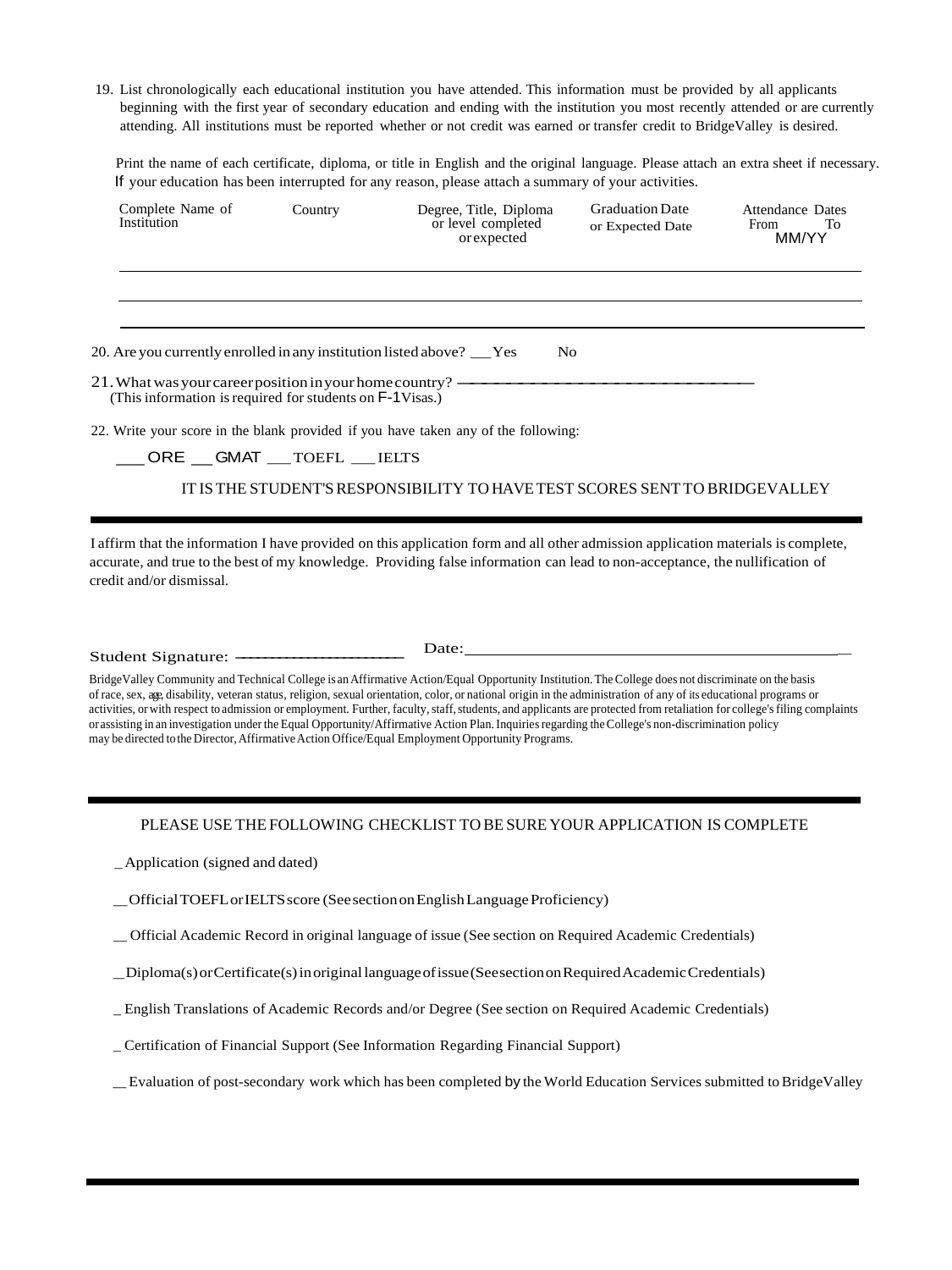## INFORMATION REGARDING FINANCIAL SUPPORT

Before BridgeValley Community and Technical College can issue the document necessary to apply for a student visa (Form 1-20) the student must provide proof that he orshe has the adequate financial resources to provide for expenses incurred while studying atBridgeValley. All students requiring a 1-20or DS-2019 must complete the Statement of Financial Obligation and submit adequate documentation of financial support. Documentation of financial support can take one or a combination of the following forms:

- 1. Ifthestudent,student'sparentorspousewillfundthestudent'sstudiesatBridgeValley,thestudentmustprovidean official bank statement showing the availability of the required amount in U.S. dollars. Bank statements can be no older than six months.
- 2. If the student will be supported by a private sponsor (relative, friend, etc.), the sponsor must provide a letter declaring intent of sponsorship AND an official bank statement showing the availability of the required amount in U.S. dollars. Bank statementscanbenoolderthansixmonths.
- 3. If the student will be sponsored by a government agency or apublic or private institution, the agency or institution must provide official certification that the appropriate costs will be covered.

NOTE REGARDING OFFICIAL DOCUMENTS: BridgeValley Community andTechnical College must have theoriginal or a certified copy of the original certification of financial support in order to issue the form 1-20. Since the student may need to provide the same certification of financial support when applying for a student visa, it isrecommended that the student obtain duplicate certifications or provide BridgeValley Community and Technical College with certified copies. Photocopies that are not certified as true copies of the original will not be considered as acceptable proof of financial support.

## STATEMENT OF FINANCIAL OBLIGATION

Students requiring a 1-20 or DS-2019 must complete the Statement of Financial Obligation and supply appropriate documentation of financial support asindicated in Information Regarding Financial Support.

I, (print name), certify that I have the financial resources to cover all expenses during my studies at BridgeValley Community and Technical College. I understand that, in addition to this statement, I must submit the required documentation showing ability to finance my studies. I also understand that Bridge Valley Community and Technical College cannot issue the form 1-20 or DS-2019 until adequate certification of financial support is supplied.

| Student's Signature |                                                                                             | Date:        |                                  |               |
|---------------------|---------------------------------------------------------------------------------------------|--------------|----------------------------------|---------------|
|                     | If spouse and/or children will be included on 1-20 please supply the following information: |              |                                  |               |
| Spouse's name:      | (Family Name or Surname)                                                                    | (First Name) | Nation of birth: $\frac{1}{2}$   |               |
| Children's name:    | (Family Name or Surname)                                                                    | (First Name) | Nation of birth: $\qquad \qquad$ | Date of birth |
|                     | (Family Name or Surname)                                                                    | (First Name) | Nation of birth: $\frac{1}{2}$   |               |

If you will be supported in part with funds other than personal funds, please supply the following information. If you have more than one sponsor, please give additional names: than one sponsor, please give additional names:<br>Sponsor's name(s>

Sponsor's relationship to student \_